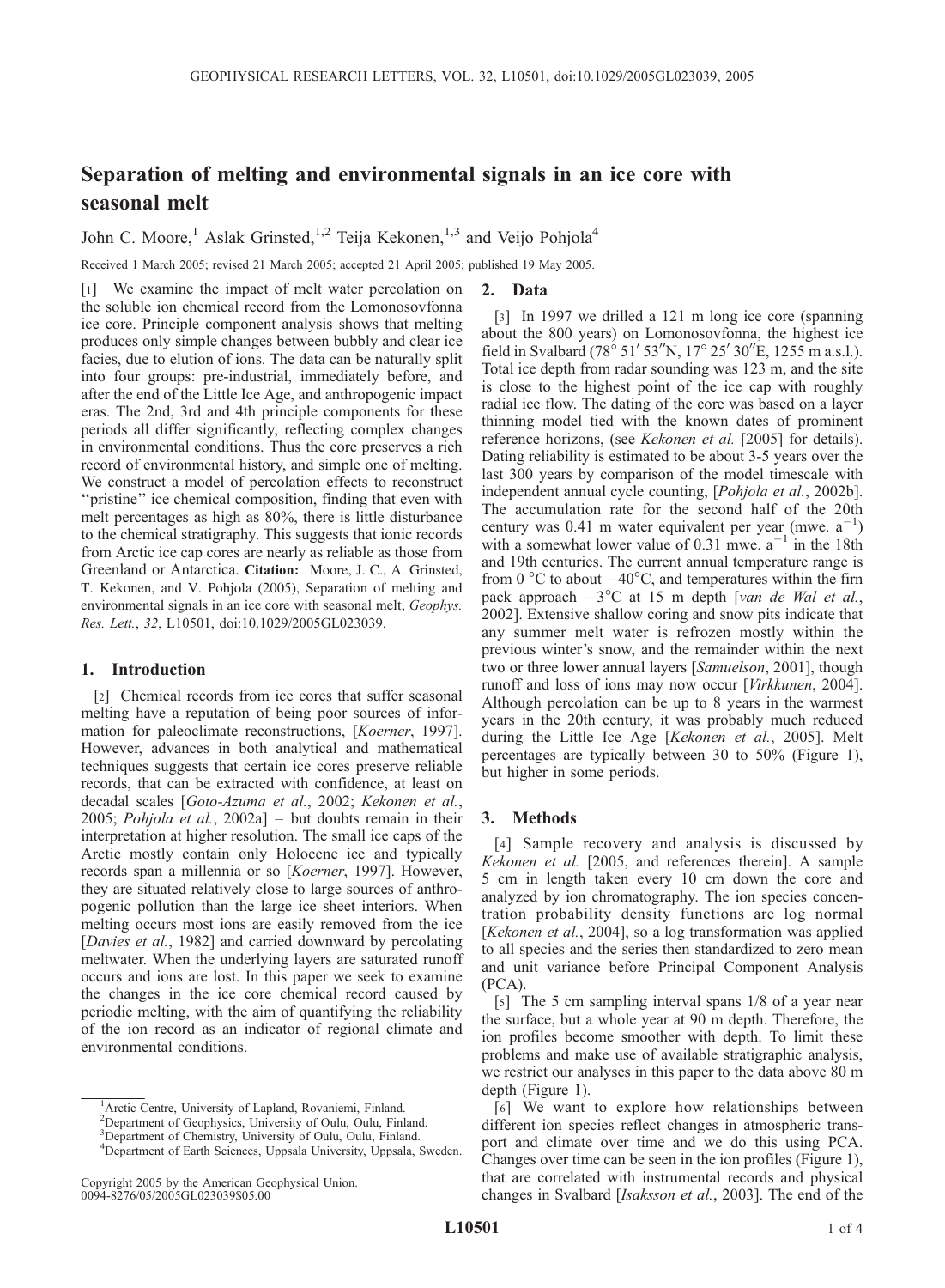

**Figure 1.** 5 cm resolution ionic concentrations (in  $\mu gL^{-1}$ ) for the upper 80 m of core, where there are stratigraphic melt indices (SMI, %), 30 year running means of  $\delta^{18}O$ [Isaksson et al., 2003] and model years (AD), (dotted lines) are also shown.

Little Ice Age (LIA) occurred about 1920 on Svalbard when there was a significant retreat of the sea ice edge in the Western Barents Sea [Vinje, 2001], the largest jump in temperatures in the Longyearbyen temperature record [Nordli et al., 1996], and the time of maximum extent of Svalbard glaciers [Svendsen and Mangerud, 1997]. Kekonen et al. [2005] discuss the ion records in detail, examples of features seen include the approximate halving in concentrations of methane sulfonate (MSA) around the end of the LIA, and increases in concentrations of  $NO<sub>3</sub><sup>-</sup>$  and  $SO_4^{2-}$  due to anthropogenic pollution in the 20th century. We can present the data in four subsets spanning different periods, with approximately the same number of samples in each period: Period I, 1705 – 1850, which is in the middle of the LIA, and is also clearly before any anthropogenic pollution is detectable in the ice core, so can be called pre-industrial; period II, 1866– 1920, immediately before the end of the LIA and period III, 1920-1972, immediately after the end of the LIA; period IV, 1950-1997, which is dominated by anthropogenic input.

[7] Association between ionic species in the ice core maybe due to two different processes: co-variation of ions in the precipitation, or post-depositional movement and preferential relocation of ions in different ice faces. The whole ice core above 80 m depth, corresponding to a date of 1705 was visually divided into various ice facies at the cm-scale (Figure 1), using the methods of Pohjola et al. [2002a]. The two main units being bubbly ice derived from firn in the usual firnification way with little or no melt water infiltration, and clear ice formed as a result of a firn layer with high porosity that was fully wetted by infiltrating water. The bubbly layers probably correspond to spring and summer snow, and the clear ice layers to autumn and winter snow, being more likely to contain low density depth hoar layers above an impermeable ice layer from late summer.

## 4. Post-Depositional Versus Ion Source Effects

[8] We did PCA for each of the time periods  $(I - IV)$ , each involving 9 variables representing the standardized concentrations of each log ion concentration. The first component (PC1) accounts for most of the variation in the data set  $({\sim}60\%)$ . The second component (PC2) accounts for  $\sim$ 10–15%, PC3 and 4 contribute about 8% each and the others less than 5% each. The first 4 PCs account for about 85% of the variance, and the top 8 PCs are all highly significant against red noise models, consistent with the 5% errors in our chemical analyses and small scale variability across the core [Kekonen et al., 2004]. The first component is loaded by all ions except ammonium in all time periods. This suggests that most of the major ions have a common source and/or co-location in the ice core due to postdepositional movement. Figure 2 shows that PC1 is the only one to show significant differences between ice facies. This is most easily explained by the difference in mean concentrations between clear and bubbly ice, as a result of elution from the bubbly ice to the clear ice facies, and perhaps seasonal differences in initial ion load. In contrast, there are significant distinctions between groups of data ordered by time period in PCs 2, 3 and 4. This indicates that changes in relations between ions are affected by climate in a complex and interesting way. Therefore it is clear that post



Figure 2. Box plot of PC  $1-4$ , of the standardized log ionic composition for bubbly ice, clear ice facies (divided at a melt index of  $50\%$ ), and for the time periods I–IV. The median value is the horizontal line in the middle of the box, the notches mark 95% robust confidence limits on the median, the box limits are upper and lower quartiles and the whiskers show the data extent. The only differences between the two ice facies are in PC1 indicating a difference in mean concentrations. There are significant differences between the periods  $I$ –IV in PC2-4.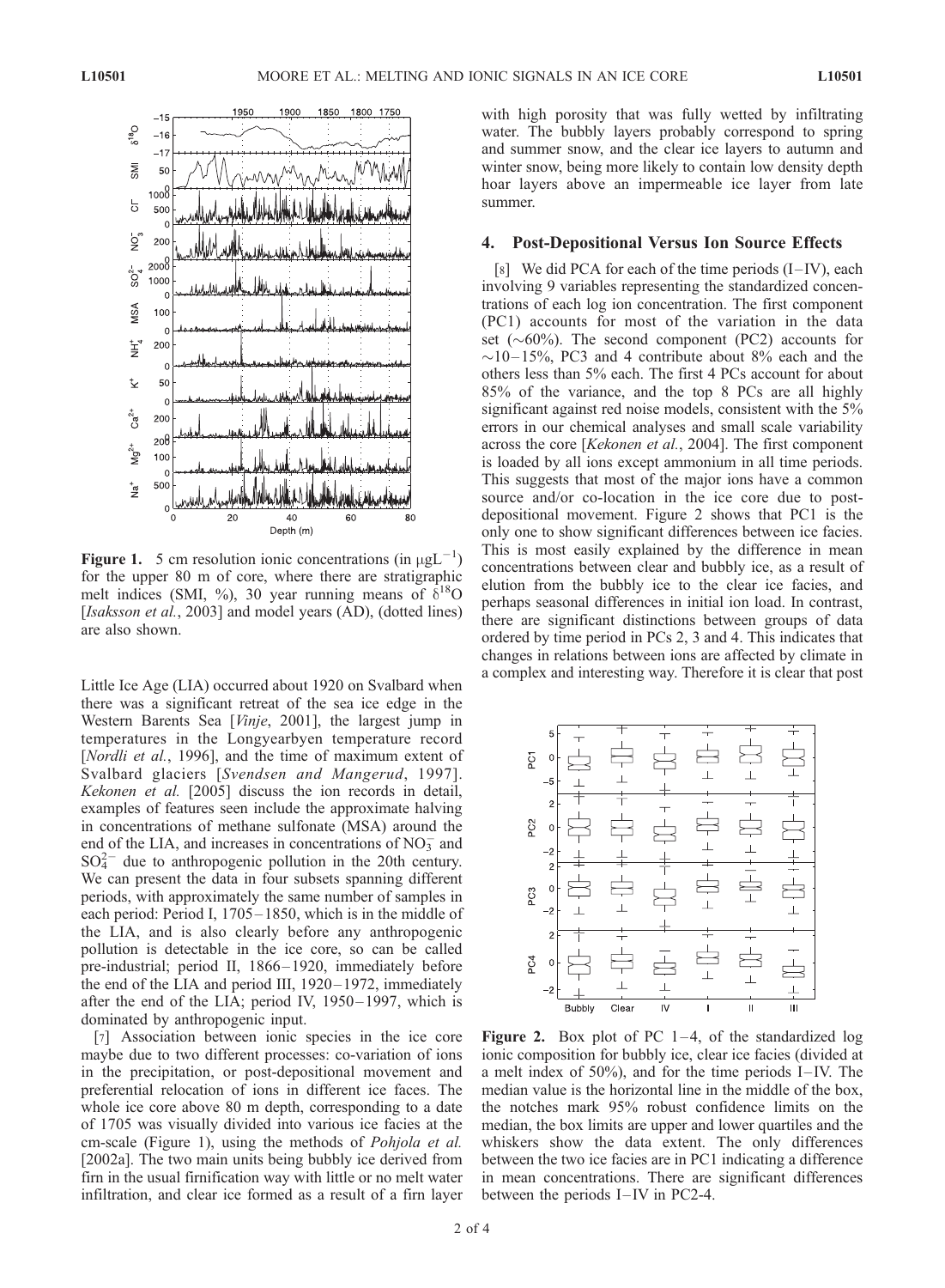

Figure 3. (a) The eigenvectors of PC2 and 3 for period I  $(1705 - 1850, 298$  samples, x) and period IV  $(1950 - 97, 1950)$ 160 samples, o). (b) The eigenvectors of PC2 and 4 for period II (1866-1920, 164 samples, x) and period III (1920 – 72, 161 samples, o). See color version of this figure in the HTML.

depositional effects do not destroy information on changes in precipitation chemistry for this ice core.

[9] To illustrate some of these differences we plot the eigenvectors of PC2 against those for PC3 for period I and IV, and PC2 against PC4 for periods II and II in Figure 3. We select this particular combination because it highlights some relatively easily explainable changes in ion association. Other PC combinations also reveal interesting relationships that space limitation prevents discussion of here. The simplest way to read Figure 3 is to note how closely ions are grouped in a particular period, with how their grouping and relative separations change in the following period. This then indicates that something different has happened to the sources or transport factors that bring the ion species to the ice cap. Different PCs capture different, independent aspects of source and transport variability. Most obviously,  $\overrightarrow{NH_4}$  is positioned away from the other ions, this indicates a quite different source or post-depositional process for this ion than the others, which is likely due to it being easily incorporated within the ice lattice, and its high solid-phase mobility within the ice lattice. Figure 3a shows that  $Na<sup>+</sup>$  and Cl<sup>-</sup> are clearly from the same oceanic source but in period IV they are more separated, probably due to an additional Cl<sup>-</sup> source or volatilization of HCl. NO<sub>3</sub> and SO<sub>4</sub><sup>2</sup>-, are closer associated with each other in period IV than in period I, likely by association with anthropogenic pollution during Period IV.

[10] Figure 3b illustrates how PC4 captures the dramatic changes in  $SO_4^{2-}$  and MSA that occurred at the end of the LIA. The pair are located much closer in period III than in period II, probably because of a stronger local source of marine biogenic  $H_2SO_4$  and MSA (and change in their branching ratio from dimethyl sulfate) from increased production in warmer post LIA Barents Sea [Isaksson et al., 2005].

# 5. Reconstruction of Chemical Profiles

[11] Having established that percolation effects do not destroy chemical signals in this core, we propose a simple

model to assess their impact. In the warmest years (such as post 1990), percolation lengths appear to be up to 8 annual layers. The analysis in Figure 2 shows that facies type is only reflected in PC1, suggesting that a simple linear model of percolation with just a single parameter in combination with melt will be sufficient. A physically plausible representation of this is use the elution rate found for each species (Table 1) multiplied by the SMI, envisaging a mechanism whereby melt infiltrates the layer beneath in a exponentially decaying fashion. We define elution rate,  $e =$  $1 - \exp ((\ln C_b - \ln C_s))$ , where  $C_b$  and  $C_s$  are the concentrations of a species in bubbly ice (melt  $\leq 30\%$ ) and clear ice (melt  $> 70\%$ ). The limited re-distribution of ions acts a low-pass filter on the concentration data enhancing ion autocorrelation functions. We want to produce a record that is rather more like the original atmospheric composition than we now have measured in the postdepositionally altered ice layers, effectively deconvoluting the signal with a filter representing post depositional effects. We do this assuming that the measured concentration  $C_i$ in each annual layer  $i$ , is a result of some loss of ions to the  $i + j$ th layer below, so that a smooth approximation to the ionic concentration  $D_{i+j}$  for a particular species in the original precipitation may be given as:

$$
C_i = (1 - m) \sum_{j=0}^{\infty} m_i^j D_{i+j}.
$$

However this is not possible to solve for variable  $m_i$ . So we use a local inverse filter to extract the  $D_i = (1 + x)C_i - xC_{i-1}$ where  $x = (m_i^{-1} - 1)^{-1}$  and  $m_i$  is the product of the elution factor for each species (Table 1) and the local SMI taken from the detailed stratigraphic analyses of the ice core. The model uses variable melt index, but it is held constant within each short (8 year) convolution window. The local distribution of melt layers changes over short horizontal distances [Samuelson, 2001] even though the upper parts of the firn pack must be isothermal in summer, and experience the same climate conditions. Thus the model allows melt index to change over a 8 year window, but not for each thin



Figure 4. Measured  $SO_4^{2-}$  concentration data ( $\mu g L^{-1}$ , dashed curve) re-sampled and plotted on a linear time scale, and reconstructed deposited signal (solid line), using the percolation model for  $SO_4^{2-}$  with the elution factor (Table 1) and the SMI. The large peak is the 1783 Laki volcanic event.